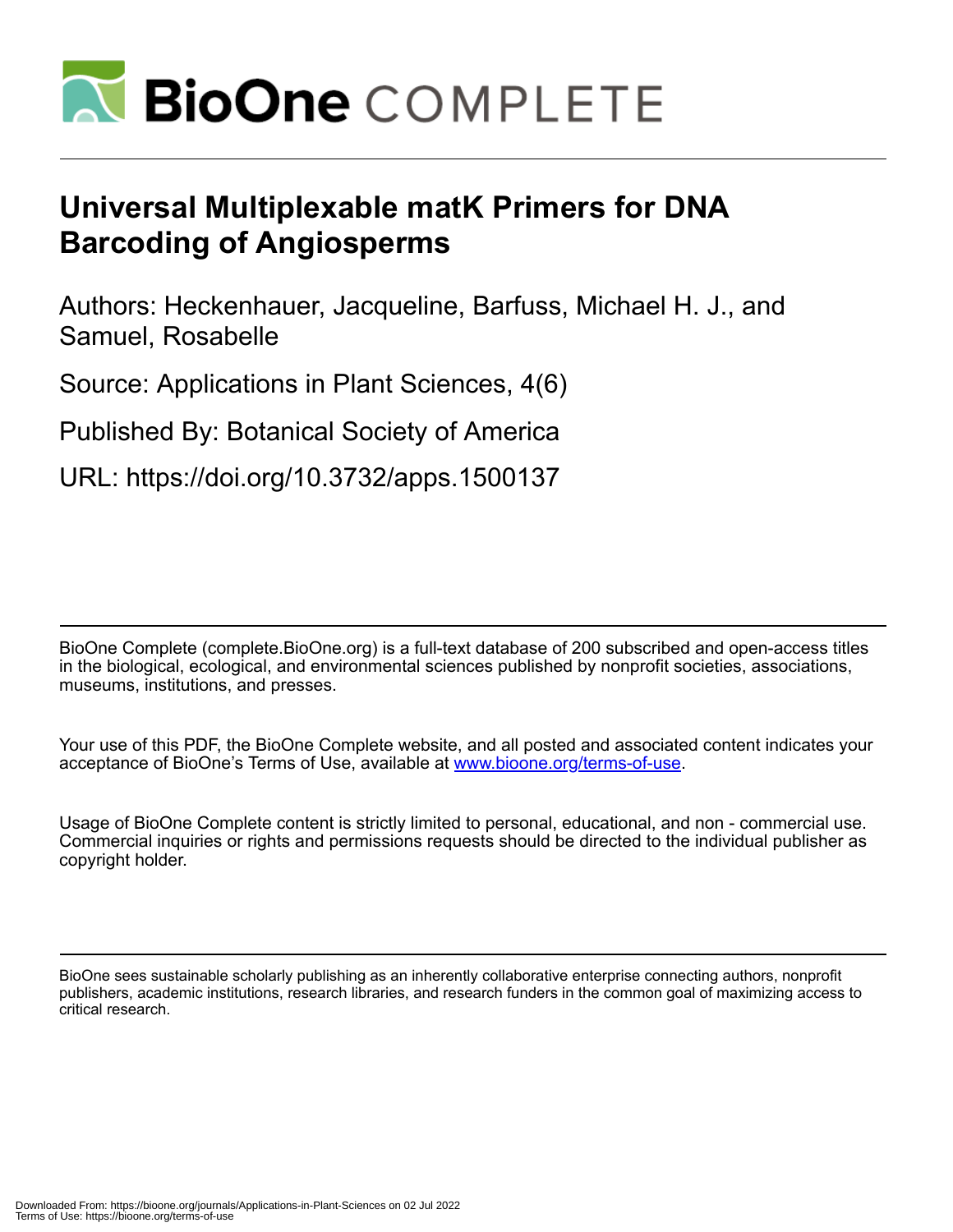

## **Universal multiplexable** *matK* **primers for DNA barcoding of angiosperms**<sup>1</sup>

JACQUELINE HECKENHAUER<sup>2,3</sup>, MICHAEL H. J. BARFUSS<sup>2</sup>, AND ROSABELLE SAMUEL<sup>2</sup>

2Department of Botany and Biodiversity Research, University of Vienna, Rennweg 14, Vienna 1030, Austria

- • *Premise of the study:* PCR amplification of the *matK* barcoding region is often difficult when dealing with multiple angiosperm families. We developed a primer cocktail to amplify this region efficiently across angiosperm diversity.
- *Methods and Results:* We developed 14 *matK* primers (seven forward, seven reverse) for multiplex PCR, using sequences available in GenBank for 178 taxa belonging to 123 genera in 41 families and 18 orders. Universality of these new multiplexed primers was tested with 53 specimens from 44 representative angiosperm families in 23 different orders. Our primers showed high PCR amplification and sequencing success.
- • *Conclusions:* These results show that our newly developed primers are highly effective for multiplex PCR and can be employed in future barcode projects involving taxonomically diverse samples across angiosperms. Using multiplex primers for barcoding will reduce the cost and time needed for PCR amplification.

**Key words:** degenerate primers; DNA barcoding; *matK*; multiplex PCR.

The rapidly evolving and highly variable gene maturase K (*matK*; Hilu and Liang, 1997) has been recommended as a locus for DNA barcoding by the Consortium for the Barcode of Life (CBOL) Plant Working Group (Hollingsworth et al., 2009). Amplification and sequencing of the *matK* barcoding region is difficult due to high sequence variability in the primer binding sites (Hollingsworth et al., 2011). Currently, there are three popular *matK* primer pairs available to amplify approximately the same region of the gene: 390F and 1326R (Sun et al., 2001; Cuénoud et al., 2002), XF and 5R (Ford et al., 2009), and 1R\_KIM and 3F\_KIM (Hollingsworth et al., 2009; Jeanson et al., 2011). Kress et al. (2009) used these three primer pairs to amplify DNA barcodes from 296 shrub and tree species. These primer combinations showed amplification success in 85% and sequencing success in 69% of the species, proving that reliable amplification is possible across a range of plants, using several primer combinations. However, using more than one primer pair can be time consuming as well as costly and is often complex for large-scale projects (e.g., Heckenhauer et al., unpublished data).

**Applications** in Plant Sciences

Here, we report a set of universal primers that can be multiplexed in one PCR to amplify *matK* successfully in angiosperms and expedite high-throughput, rapid, automated, and cost-effective species identification. We present methods that enable efficient PCR amplification and sequencing of the *matK* barcode region.

This research was funded by the Austrian Science Fund (Fonds zur Förderung der wissenschaftlichen Forschung [FWF]; AP26548-B22). The authors thank Anton Russell for language editing.

3Author for correspondence: jacqueline.heckenhauer@univie.ac.at

doi:10.3732/apps.1500137

#### METHODS AND RESULTS

Sequences of the *matK* gene from 178 taxa belonging to 123 genera and 41 families were obtained from GenBank (www.ncbi.nlm.nih.gov/genbank; [Appendix S1](http://www.bioone.org/doi/suppl/10.3732/apps.1500137/suppl_file/apps.1500137_s1.docx)) and aligned using the MAFFT plugin (Katoh and Standley, 2013) in Geneious (version 8.0.5; Kearse et al., 2012). Because primers were initially developed for a barcoding project dealing primarily with the tree flora of Southeast Asia, *matK* sequences of the most representative genera and families of dicots and monocots were used. The target DNA region was located between positions 383 and 1343 of the *matK* gene (with respect to *Arabidopsis thaliana* (L.) Heynh.) and includes the binding sites of the three commonly used *matK* primer pairs. Primers were designed at the most conserved regions, resulting in a fragment between positions 383 and 1256 (positions 414–1226, excluding the primer sequences). Forward primers are at a similar position to the 390F and XF primers, whereas the reverse primers are located downstream from the above-cited reverse primers to avoid a region of up to 11 adenine bases (e.g., *Sterculia tragacantha* Lindl. AY321178, positions 1257–1267), which could cause PCR and sequencing problems. To minimize primer degeneracy, aligned sequences were clustered into seven groups according to their genetic similarity in the MAFFT alignment, in which sequences are sorted according to their pairwise distances. Thus, for each cluster, primers with no more than five degenerate nucleotide positions were developed. Primers were developed manually considering primer properties (annealing temperature, 3′ and 5′ end stability) and primer secondary structures (cross dimers, dimers, hairpins) with the use of NetPrimer (PREMIER Biosoft International, Palo Alto, California, USA; [www.premierbiosoft.com/netprimer/netprlaunch/netprlaunch.html\)](www.premierbiosoft.com/netprimer/netprlaunch/netprlaunch.html). Primers were designed at the same positions in the *matK* gene for the forward and reverse primers so that they could be multiplexed in a single PCR for each sample. Seven forward and seven reverse primers were developed. Because using more primer combinations in a multiplex PCR reduces the probability of the most appropriate primers binding to the target region, only five forward and five reverse primers for the most frequent sequences in our alignment were multiplexed (Table 1: C\_MATK\_F/C\_ MATK\_R). Primers were mixed in different ratios depending on their level of degeneration (Table 1). The remaining two forward and two reverse primers serve as spares for amplification of taxa that fail amplification using the previous five-primer combination. Primers were compared against the National Center for Biotechnology Information (NCBI) GenBank nucleotide reference database using the Mega BLAST algorithm ([blast.ncbi.nlm.nih.gov/Blast.cgi](http://blast.ncbi.nlm.nih.gov/Blast.cgi)). Table 2 shows BLAST results with no mismatches in forward or reverse primers at the family level. Thus, in studies where the species are identified to family level, primers can be combined accordingly in a multiplex PCR. To evaluate the universality of the primers, multiplex PCR was conducted on DNA of 54 species from 48 families, representing frequently occurring trees and palms (e.g., Arecaceae, Dipterocarpaceae, Euphorbiaceae) in

*Applications in Plant Sciences* 2016 4(6): 1500137; http://www.bioone.org/loi/apps © 2016 Heckenhauer et al. Published by the Botanical Society of America. This work is licensed under a Creative Commons Attribution License (CC-BY-NC-SA).

<sup>&</sup>lt;sup>1</sup>Manuscript received 7 December 2015; revision accepted 9 February 2016.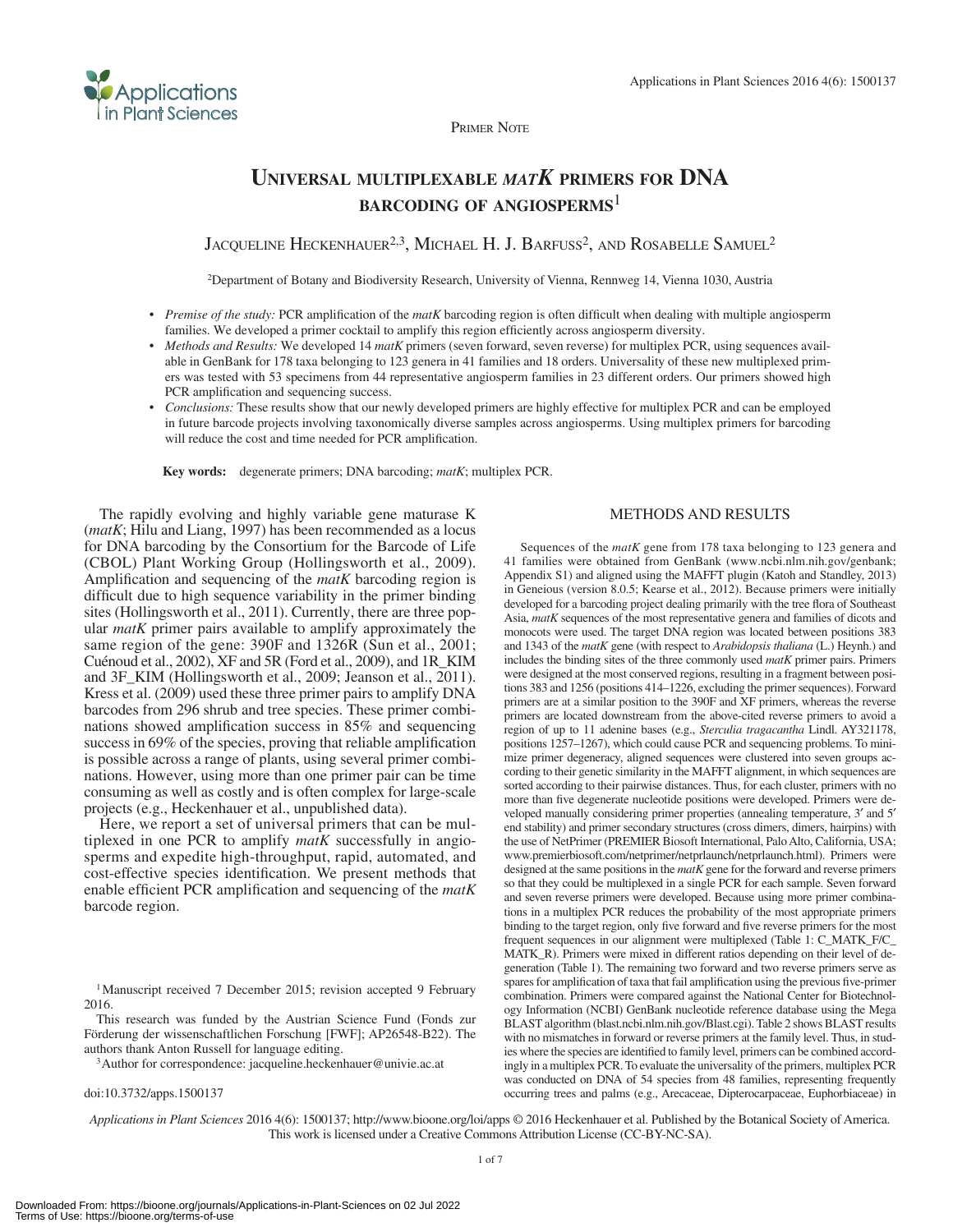| TABLE 1. Primers developed for multiplex PCR used to amplify the matK barcoding region. The forward (C_MATK_F) and reverse (C_MATK_R) primer |  |  |  |  |
|----------------------------------------------------------------------------------------------------------------------------------------------|--|--|--|--|
| cocktail as well as the four additional primers are given with their proportions in the primer cocktail.                                     |  |  |  |  |

| Cocktail name/Primer name (Direction) | Proportion in primer cocktail | Primer sequence $(5'–3')^a$    | Primer position <sup>b</sup> |
|---------------------------------------|-------------------------------|--------------------------------|------------------------------|
| C MATK F                              |                               |                                | 383-413                      |
| matK-413f-1 (Forward)                 |                               | TAATTTACRATCAATTCATTCAATATTTCC |                              |
| matK-413f-2 (Forward)                 |                               | TAATTTACGATCYATTCATTCAATATTTCC |                              |
| matK-413f-3 (Forward)                 |                               | TAATTTACGATCAATTCATTCAACATTTCC |                              |
| $matK-413f-4$ (Forward)               |                               | TAATTTMCRATCAATTCATTCCATATTTCC |                              |
| $matK-413f-5$ (Forward)               |                               | TAATTTACGATCAATTCATTCACTATTTCC |                              |
| C MATK R                              |                               |                                | 1227-1256                    |
| $matK-1227r-1$ (Reverse)              |                               | GARGAYCCRCTRTRATAATGAGAAAGATTT |                              |
| $matK-1227r-2$ (Reverse)              |                               | GAAGAYCCGCTATGATAATGAGAAAGGTTT |                              |
| $matK-1227r-3$ (Reverse)              |                               | GARGATCCRCTRTRATAATGAAAAAGATTT |                              |
| $matK-1227r-4$ (Reverse)              |                               | GARGATCCRCTRTRATAATGAGAAAAATTT |                              |
| $matK-1227r-5$ (Reverse)              |                               | GARGATCCRCTRTRATAATGAGAAATATTT |                              |
| Additional primers                    |                               |                                |                              |
| $matK-413f-6$ (Forward)               |                               | TAATTTACGATCWATTCATTCMATTTTTCC | 383-413                      |
| $matK-413f-7$ (Forward)               |                               | TAATTTACAATCMATTCATTCAATATTTTC | 383-413                      |
| $matK-1227r-6$ (Reverse)              |                               | GARGATCCGCTRTAATAATGCGAAAGATTT | 1227-1256                    |
| $matK-1227r-7$ (Reverse)              |                               | GARGATCCGCTATRATAATGATAAATATTT | 1227-1256                    |

<sup>a</sup>Ambiguous bases are set in boldface.

<sup>b</sup> Primer position is given for *Arabidopsis thaliana* (GenBank accession no. AF144378.1).

Southeast Asia (Table 3), along with other taxa from other parts of the world to improve the coverage of angiosperms (e.g., *Leontodon* [Asteraceae], *Tillandsia* [Bromeliaceae], *Helianthemum* [Cistaceae], *Polystachya* [Orchidaceae]). Approximately 30 mg of silica gel–dried material (bark or leaves) was transferred into a 96-well plate, and genomic DNA was extracted using the DNeasy 96 Plant Kit (QIAGEN, Hilden, Germany). PCRs included 5 μL of 2× ReddyMix PCR Master Mix with 1.5 mM MgCl<sub>2</sub> (#AB-0575/DC/LD/A; Thermo Fisher Scientific, Waltham, Massachusetts, USA), 0.1 μL of forward and reverse primer cocktail each at 50 μM (final concentration 0.5 μM), 1 μL of template DNA, and  $H_2O$  up to a final volume of 10 μL. Thermocycler conditions were as follows: 95°C for 2 min; five cycles of 95°C for 25 s, 46°C for 35 s, and 70°C for 1 min; 35 cycles of 95°C for 25 s, 48°C for 35 s, and 70°C for 1 min; and a final extension at 72°C for 5 min. For samples that did not amplify using the above-mentioned protocol, the  $2\times$ Phusion Green HS II Hi-Fi PCR Master Mix with  $1.5 \text{ mM } MgCl_2$  (#F-566S, Thermo Fisher Scientific) was used with the following thermocycler conditions: 98°C for 30 s; five cycles of 98°C for 10 s, 53°C for 30 s, and 72°C for 30 s; 35 cycles of 98°C for 10 s, 55°C for 30 s, and 72°C for 30 s; and a final extension at 72°C for 5 min. PCR products were visualized on a 1.5% TAE agarose gel using ethidium bromide staining. After cleaning the PCR products with 1 μL exonuclease I and FastAP thermosensitive alkaline phosphatase mixture (7 units Exo I, 0.7 units FastAP; Thermo Fisher Scientific) at 37°C for 45 min and 85°C for 15 min, barcodes were Sanger sequenced with the BigDye Terminator Kit version 3.1 (Thermo Fisher Scientific) according to the manufacturer's instructions. Sequencing was carried out using an ABI 3730xL DNA Analyzer (Applied Biosystems, Foster City, California, USA) at the Department of Botany and Biodiversity Research, University of Vienna. Bidirectional sequences were assembled in Geneious and edited.

Using 2× ReddyMix PCR Master Mix, all samples could be amplified except for one sample with low-quality DNA (Fig. 1, slot 30). This sample was successfully amplified in a PCR with 2× Phusion Green HS II Hi-Fi PCR Master Mix (Fig. 1, slot 31). Overall, the newly designed degenerate primer cocktails were very effective (100%) in amplifying the target *matK* region, with a product of 813 bp in length in *Arabidopsis thaliana*. By multiplexing the primers in a single PCR, barcodes were recovered from all samples.

#### **CONCLUSIONS**

We developed 14 universal, partly degenerate primers suitable for DNA barcoding of angiosperms that may also be suitable for multiplexed amplicon sequencing approaches on next-generation sequencing platforms (e.g., fusion primers on the Illumina system, see Elbrecht and Leese, 2015). We confirmed the effectiveness of our multiplexed primers on 53 species from 44 different plant families. Amplification success for these multiplexed primers in the cross-transferability tests with plant families outside Southeast Asia extends their potential usefulness, especially for large-scale barcoding projects with a diverse composition of plant families. Furthermore, by improving the routine amplification of the *matK* barcode, the establishment of our multiplex PCR approach will reduce laboratory costs as well as potential laboratory errors.

#### LITERATURE CITED

- Cuénoud, P., V. Savolainen, L. W. Chatrou, M. Powell, R. J. Grayer, and M. W. Chase. 2002. Molecular phylogenetics of Caryophyllales based on nuclear 18S rDNA and plastid *rbcL*, *atpB*, and *matK* DNA sequences. *American Journal of Botany* 89: 132–144.
- ELBRECHT, V., AND F. LEESE. 2015. Can DNA-based ecosystem assessments quantify species abundance? Testing primer bias and biomass– sequence relationships with an innovative metabarcoding protocol. *PLoS ONE* 10: e0130324.
- FORD, C. S., K. L. AYRES, N. TOOMEY, N. HAIDER, J. VAN ALPHEN STAHL, L. J. KELLY, N. WIKSTRÖM, ET AL. 2009. Selection of candidate coding DNA barcoding regions for use on land plants. *Botanical Journal of the Linnean Society* 159: 1–11.
- HILU, K. W., AND H. LIANG. 1997. The matK gene: Sequence variation and application in plant systematics. *American Journal of Botany* 84: 830–839.
- Hollingsworth, P. M., L. L. Forrest, J. L. Spouge, M. Hajibabaei, and S. Ratnasingham, M. van der Bank, M. W. Chase, et al. 2009. A DNA barcode for land plants. *Proceedings of the National Academy of Sciences, USA* 106: 12794–12797.
- HOLLINGSWORTH, P. M., S. W. GRAHAM, AND D. P. LITTLE. 2011. Choosing and using a plant DNA barcode. *PLoS ONE* 6: e1925.
- Jeanson, M. L., J. N. Labat, and D. P. Little. 2011. DNA barcoding: A new tool for palm taxonomists? *Annals of Botany* 108: 1445–1451.
- KATOH, S., AND D. M. STANDLEY. 2013. MAFFT multiple sequence alignment software version 7: Improvements in performance and usability. *Molecular Biology and Evolution* 30: 772–780.
- Kearse, M., R. Moir, A. Wilson, S. Stones-Havas, M. Cheung, S. STURROCK, S. BIXTON, ET AL. 2012. Geneious Basic: An integrated and extendable desktop software platform for the organization and analysis of sequence data. *Bioinformatics* 28: 1647–1649.
- KRESS, W. J., D. L. ERICKSON, F. A. JONES, N. G. SWENSON, R. PEREZ, O. SANJUR, and E. Bermingham. 2009. Plant DNA barcodes and a community phylogeny of a tropical forest dynamics plot in Panama. *Proceedings of the National Academy of Sciences, USA* 106: 18621–18626.
- Sun, H., W. McLewin, and M. F. Fay. 2001. Molecular phylogeny of *Helleborus* (Ranunculaceae), with an emphasis on the East Asian-Mediterranean disjunction. *Taxon* 50: 1001–1018.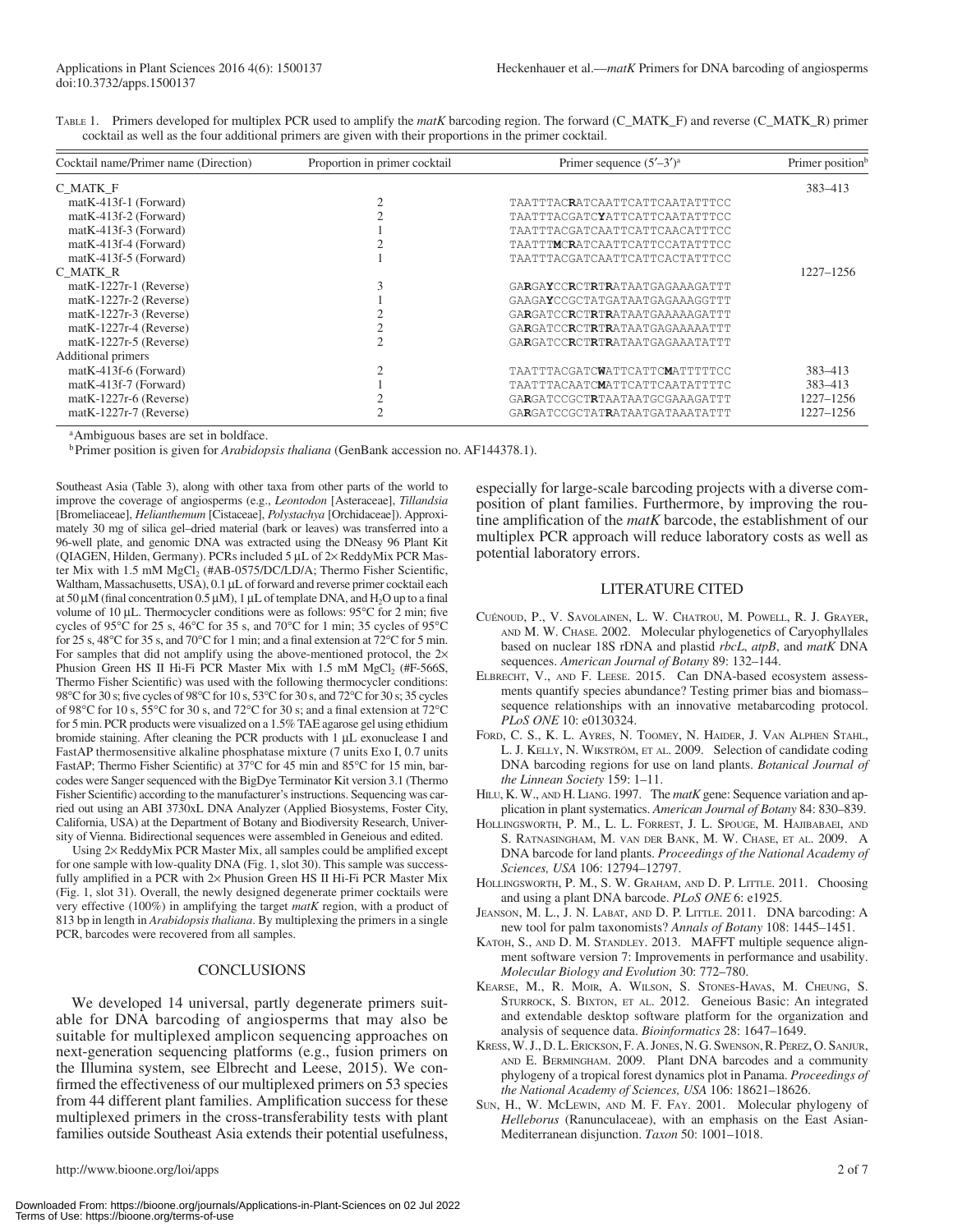# Applications in Plant Sciences 2016 4(6): 1500137<br>doi:10.3732/apps.1500137

|  | TABLE 2. Recommended use of primers for different families, based on BLAST matches with no mismatches. <sup>a</sup> |  |  |  |  |  |  |  |  |
|--|---------------------------------------------------------------------------------------------------------------------|--|--|--|--|--|--|--|--|
|--|---------------------------------------------------------------------------------------------------------------------|--|--|--|--|--|--|--|--|

| Order                            | Family                                                | Appropriate forward primer                | Appropriate reverse primer                                |
|----------------------------------|-------------------------------------------------------|-------------------------------------------|-----------------------------------------------------------|
| Alismanthales                    | Alismataceae                                          | $matK-413f-2$                             | matK-1227r-1, matK-1227r-3                                |
|                                  | Araceae                                               | matK-413f-2, matK-413f-5                  | matK-1227r-1                                              |
| Apiales                          | Araliaceae                                            | matK-413f-2, matK-413f-5                  | matK-1227r-1, matK-1227r-4                                |
|                                  | Apiaceae                                              | $matK-413f-7$                             | matK-1227r-1, matK-1227r-5                                |
| Aquifoliales                     | Aquifoliaceae<br>Cardiopteridaceae (Gonocaryum minus) | $matK-413f-1$<br>$matK-413f-1$            | matK-1227r-1, matK-1227r-3<br>matK-1227r-1, matK-1227r-3  |
|                                  | Stemonuraceae                                         | $matK-413f-1$                             | matK-1227r-1, matK-1227r-3                                |
| Arecales                         | Arecaceae (Arecaceae sp.)                             | $matK-413f-2$                             | matK-1227r-1, matK-1227r-3                                |
| Asparagales                      | Amaryllidaceae                                        | $matK-413f-6$                             | matK-1227r-1, matK-1227r-3                                |
|                                  | Asparagaceae                                          | $matK-413f-6$                             | matK-1227r-1, matK-1227r-4,                               |
|                                  |                                                       |                                           | matK-1227r-5                                              |
|                                  | Hyacinthaceae<br>Iridaceae                            | $matK-413f-6$<br>$matK-413f-6$            | matK-1227r-1, matK-1227r-3<br>matK-1227r-1, matK-1227r-3, |
|                                  |                                                       |                                           | matK-1227r-5                                              |
|                                  | Orchidaceae (Polystachya humbertii)                   | matK-413f-1, matK-413f-2,                 | matK-1227r-1, matK-1227r-2,                               |
|                                  |                                                       | matK-413f-3, matK-413f-6                  | matK-1227r-3                                              |
|                                  | Tecophilaeaceae                                       | $matK-413f-6$                             | matK-1227r-1                                              |
| Asterales                        | Xanthorrhoeaceae                                      | $matK-413f-6$<br>matK-413f-1              | matK-1227r-1, matK-1227r-5<br>matK-1227r-1, matK-1227r-2, |
|                                  | Asteraceae (Leontodon hispidus)                       |                                           | matK-1227r-3, matK-1227r-4,                               |
|                                  |                                                       |                                           | matK-1227r-5                                              |
|                                  | Campanulaceae                                         | $matK-413f-2$                             | matK-1227r-1, matK-1227r-5                                |
|                                  | Goodeniaceae                                          | $matK-413f-4$                             | matK-1227r-1                                              |
| Austrobaileyales                 | Austrobaileyaceae                                     | $matK-413f-2$                             | matK-1227r-2                                              |
|                                  | Schisandraceae<br>Trimeniaceae                        | $matK-413f-2$<br>$matK-413f-2$            | matK-1227r-2<br>matK-1227r-2                              |
| Berberidopsidales                | Berberidopsidaceae                                    | matK-413f-1                               | matK-1227r-1                                              |
| <b>B</b> oraginales              | Boraginaceae                                          | matK-413f-1, matK-413f-4                  | matK-1227r-1, matK-1227r-3,                               |
|                                  |                                                       |                                           | matK-1227r-5                                              |
|                                  | Ehretiaceae                                           | $matK-413f-1$                             | matK-1227r-1                                              |
| <b>Brassicales</b>               | <b>Brassicaceae</b>                                   | matK-413f-1, matK-413f-4, matK-413f-6     | matK-1227r-1, matK-1227r-5                                |
|                                  | Capparaceae<br>Caricaeae                              | matK-413f-1<br>$matK-413f-1$              | matK-1227r-1<br>matK-1227r-1                              |
|                                  | Cleomaceae                                            | matK-413f-1, matK-413f-3,                 | matK-1227r-1, matK-1227r-2,                               |
|                                  |                                                       | matK-413f-4, matK-413f-7                  | matK-1227r-4, matK-1227r-5                                |
|                                  | Moringaceae                                           | matK-413f-1                               | matK-1227r-1, matK-1227r-5                                |
|                                  | Resedaceae                                            | $matK-413f-1$                             | matK-1227r-1                                              |
| <b>Bruniales</b>                 | <b>Brunelliaceae</b>                                  | $matK-413f-1$                             | matK-1227r-1                                              |
| <b>Buxales</b><br>Caryophyllales | Bucaceae<br>Amaranthaceae                             | $matK-413f-1$<br>$matK-413f-1$            | matK-1227r-1<br>matK-1227r-1                              |
|                                  | Cactaceae                                             | matK-413f-1                               | matK-1227r-1                                              |
|                                  | Polygonaceae                                          | matK-413f-1                               | matK-1227r-1, matK-1227r-2,                               |
|                                  |                                                       |                                           | matK-1227r-5                                              |
|                                  | Simmondsiaceae                                        | matK-413f-1                               | matK-1227r-3                                              |
| Celastrales                      | Tamaricaceae<br>Celastraceae                          | matK-413f-1<br>matK-413f-1, matK-413f-4,  | matK-1227r-1<br>matK-1227r-1, matK-1227r-2,               |
|                                  |                                                       | matK-413f-6                               | matK-1227r-3, matK-1227r-4,                               |
|                                  |                                                       |                                           | matK-1227r-5                                              |
|                                  | Lepidobotryaceae                                      | matK-413f-1                               | matK-1227r-5                                              |
| Chloranthales                    | Chloranthaceae                                        | matK-413f-2                               | matK-1227r-1, matK-1227r-5                                |
| Commelinales                     | Commelinaceae<br>Haemodoraceae                        | matK-413f-2                               | matK-1227r-1                                              |
|                                  |                                                       | matK-413f-2                               | matK-1227r-1, matK-1227r-2,<br>matK-1227r-5               |
| Cornales                         | Cornaceae (Alangium cf. javanicum, Mastixia sp.)      | matK-413f-1, matK-413f-3                  | matK-1227r-1, matK-1227r-3,                               |
|                                  |                                                       |                                           | matK-1227r-4, matK-1227r-5                                |
|                                  | Grubbiaceae                                           | matK-413f-1                               | matK-1227r-1                                              |
|                                  | Hydrangeaceae                                         | matK-413f-1                               | matK-1227r-1, matK-1227r-4                                |
| Crossosomatales                  | Loasaceae<br>Stachyuraceae                            | matK-413f-1, matK-413f-7<br>$matK-413f-1$ | matK-1227r-1, matK-1227r-4<br>matK-1227r-1                |
|                                  | Staphyleaceae                                         | $matK-413f-1$                             | matK-1227r-1, matK-1227r-5                                |
|                                  | Strasburgeriaceae                                     | $matK-413f-1$                             | matK-1227r-1                                              |
| Cucurbitales                     | Anisophylleaceae (Anisophyllea sp.)                   | matK-413f-1, matK-413f-6                  | matK-1227r-1                                              |
|                                  | Begoniaceae                                           | matK-413f-1, matK-413f-6                  | $matK-1227r-1$                                            |
|                                  | Coriariaceae                                          | $matK-413f-2$                             | $matK-1227r-1$                                            |
|                                  | Cucurbitaceae                                         | $matK-413f-2$                             | matK-1227r-1, matK-1227r-3,<br>matK-1227r-4, matK-1227r-5 |
|                                  | Datiscaceae                                           | $matK-413f-1$                             | $matK-1227r-1$                                            |
|                                  | Tetramelaceae                                         | $matK-413f-1$                             | matK-1227r-3, matK-1227r-5                                |
| Dipsacales                       | Adoxaceae                                             | matK-413f-4                               | matK-1227r-1                                              |
|                                  | Caprifoliaceae                                        | matK-413f-1, matK-413f-5                  | matK-1227r-1                                              |

http://www.bioone.org/loi/apps 3 of 7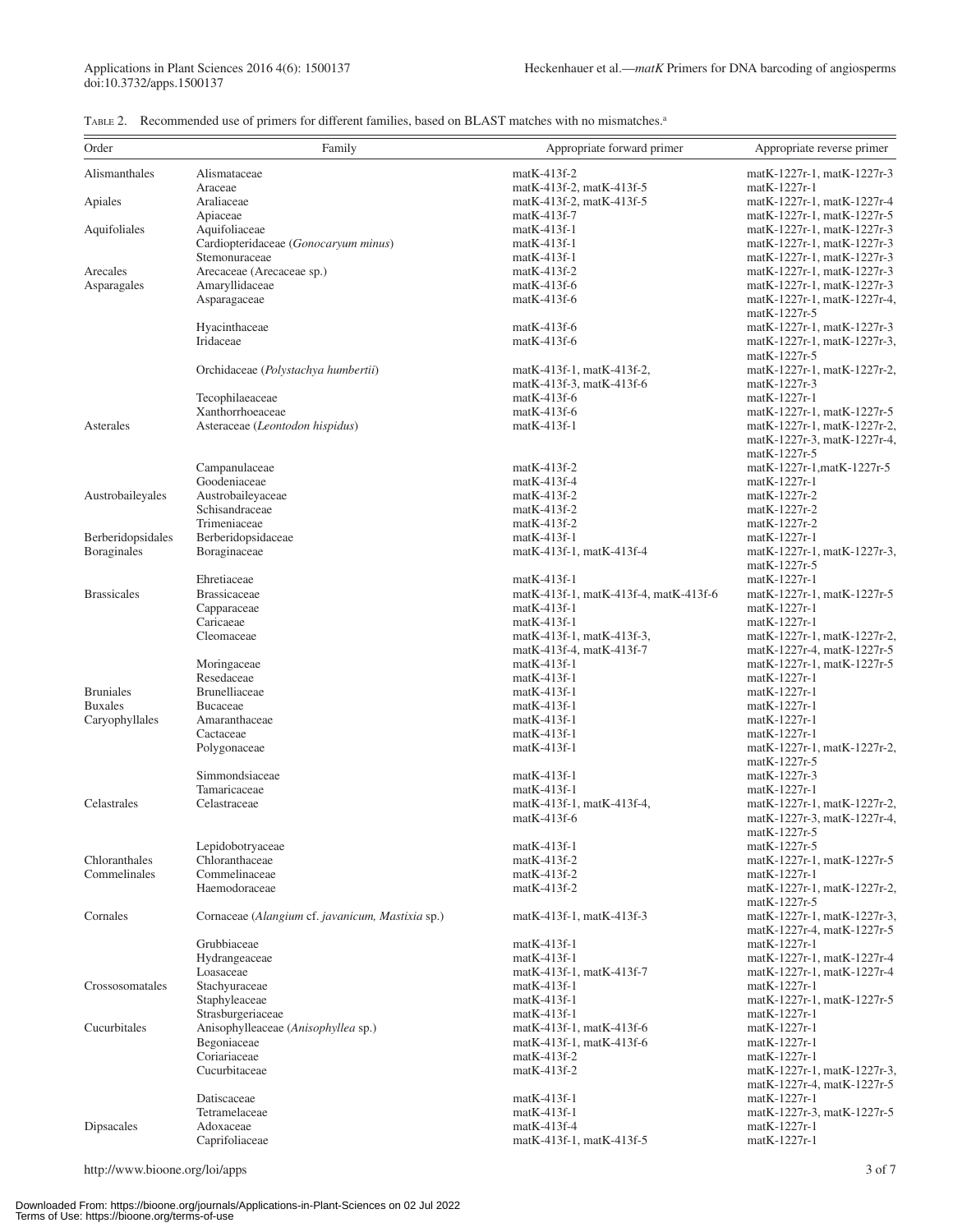### TABLE 2. Continued.

| Order         | Family                                                 | Appropriate forward primer                           | Appropriate reverse primer                                |
|---------------|--------------------------------------------------------|------------------------------------------------------|-----------------------------------------------------------|
| Ericales      | Ebenaceae (Diospyros sp.)                              | matK-413f-1                                          | matK-1227r-1, matK-1227r-3,                               |
|               |                                                        |                                                      | matK-1227r-6                                              |
|               | Ericaceae                                              | $matK-413f-1, matK-413f-4$                           | matK-1227r-1, matK-1227r-5                                |
|               | Lecythidaceae (Barringtonia curranii)                  | $matK-413f-5$                                        | matK-1227r-1                                              |
|               | Pentaphylacaceae<br>Primulaceae (Ardisia sp.)          | $matK-413f-1$<br>matK-413f-1, matK-413f-2            | matK-1227r-1<br>matK-1227r-3, matK-1227r-1,               |
|               |                                                        |                                                      | matK-1227r-5, matK-1227r-7                                |
|               | Styracaceae                                            | $matK-413f-1$                                        | matK-1227r-1                                              |
|               | Symplocaceae (Symplocos crassipes)                     | $matK-413f-1$                                        | matK-1227r-1                                              |
|               | Theaceae                                               | matK-413f-1                                          | matK-1227r-4                                              |
| Escalloniales | Escalloniaceae                                         | matK-413f-1                                          | matK-1227r-1                                              |
| Fabales       | Fabaceae (Fordia splendidissima)                       | matK-413f-1, matK-413f-2,                            | matK-1227r-1, matK-1227r-3,                               |
|               |                                                        | matK-413f-4, matK-413f-6,                            | matK-1227r-5                                              |
|               |                                                        | matK-413f-7<br>matK-413f-1, matK-413f-2              | $matK-1227r-1$                                            |
| Fagales       | Polygalaceae (Xanthophyllum beccarianum)<br>Betulaceae | $matK-413f-2$                                        | matK-1227r-1                                              |
|               | Casuarinaceae                                          | $matK-413f-2$                                        | matK-1227r-1                                              |
|               | Fagaceae (Lithocarpus sp.)                             | matK-413f-2                                          | matK-1227r-1, matK-1227r-3,                               |
|               |                                                        |                                                      | matK-1227r-5                                              |
|               | Juglandaceae                                           | $matK-413f-1$                                        | matK-1227r-1, matK-1227r-6                                |
| Garryales     | Garryaceae                                             | matK-413f-1                                          | matK-1227r-1, matK-1227r-4,                               |
|               |                                                        |                                                      | matK-1227r-6                                              |
| Gentianales   | Apocynaceae (Tabernaemontana sp.)                      | matK-413f-1, matK-413f-3,                            | matK-1227r-1, matK-1227r-2,                               |
|               |                                                        | matK-413f-4, matK-413f-5,<br>$matK-413f-6$           | matK-1227r-6                                              |
|               | Loganiaceae                                            | matK-413f-1                                          | matK-1227r-1, matK-1227r-5                                |
|               | Rubiaceae (Urophyllum sp., Psychotria sp.)             | matK-413f-1, matK-413f-5                             | matK-1227r-1, matK-1227r-2                                |
| Geraniales    | Geraniaceae                                            | matK-413f-1, matK-413f-6                             | matK-1227r-1                                              |
|               | Melianthaceae                                          | matK-413f-1, matK-413f-6                             | matK-1227r-1                                              |
| Gunnerales    | Gunneraceae                                            | matK-413f-1, matK-413f-2                             | matK-1227r-1                                              |
| Huerteales    | Dipentodontaceae                                       | $matK-413f-1$                                        | matK-1227r-1                                              |
|               | Gerrardinaceae                                         | matK-413f-1                                          | matK-1227r-1                                              |
|               | Tapisciaceae                                           | $matK-413f-1$                                        | matK-1227r-1, matK-1227r-5                                |
| Icacinales    | Icacinaceae                                            | $matK-413f-1$                                        | matK-1227r-1, matK-1227r-3                                |
| Lamiales      | Acanthaceae                                            | $matK-413f-1$                                        | matK-1227r-1, matK-1227r-2,<br>matK-1227r-4, matK-1227r-5 |
|               | Gesneriaceae                                           | $matK-413f-1$                                        | matK-1227r-1, matK-1227r-2,                               |
|               |                                                        |                                                      | matK-1227r-5                                              |
|               | Lamiaceae (Teijsmanniodendron sp.)                     | $matK-413f-1$                                        | matK-1227r-1, matK-1227r-2,                               |
|               |                                                        |                                                      | matK-1227r-5                                              |
|               | Lentibulariaceae                                       | $matK-413f-1$                                        | matK-1227r-1                                              |
|               | Myrsinaceae                                            | $matK-413f-1$                                        | matK-1227r-1                                              |
|               | Oleaceae                                               | $matK-413f-1$                                        | matK-1227r-1, matK-1227r-2,                               |
|               |                                                        |                                                      | matK-1227r-3, matK-1227r-4                                |
|               | Orobanchaceae                                          | matK-413f-1                                          | matK-1227r-1, matK-1227r-3,<br>matK-1227r-4               |
| Laurales      | Hernandiaceae                                          | matK-413f-2                                          | matK-1227r-1                                              |
|               | Lauraceae (Litsea sarawacensis)                        | matK-413f-2                                          | matK-1227r-1, matK-1227r-3                                |
|               | Siparunaceae                                           | matK-413f-2                                          | matK-1227r-3                                              |
| Liliales      | Smilacaceae                                            | matK-413f-2                                          | matK-1227r-1, matK-1227r-5                                |
| Magnoliales   | Annonaceae                                             | $matK-413f-2$                                        | matK-1227r-1, matK-1227r-4,                               |
|               |                                                        |                                                      | matK-1227r-5                                              |
|               | Degeneriaceae                                          | $matK-413f-2$                                        | matK-1227r-1                                              |
|               | Eupomatiaceae                                          | matK-413f-2                                          | matK-1227r-1                                              |
|               | Himantandraceae                                        | matK-413f-2                                          | matK-1227r-1                                              |
|               | Magnoliaceae (Magnolia sp.)<br>Myristicaceae           | matK-413f-2, matK-413f-6<br>matK-413f-2, matK-413f-4 | matK-1227r-1<br>matK-1227r-1, matK-1227r-5                |
| Malpighiales  | Clusiaceae (Garcinia sp.)                              | matK-413f-1                                          | matK-1227r-1, matK-1227r-3,                               |
|               |                                                        |                                                      | matK-1227r-4, matK-1227r-5                                |
|               | Euphorbiaceae                                          | matK-413f-1                                          | matK-1227r-1, matK-1227r-3,                               |
|               | (Antidesma sp., Drypetes sp., Koilodepas sp.,          |                                                      | matK-1227r-4, matK-1227r-5                                |
|               | Macaranga hosei, Mallotus sp.)                         |                                                      |                                                           |
|               | Linaceae                                               | matK-413f-1                                          | matK-1227r-1                                              |
|               | Passifloraceae                                         | matK-413f-1                                          | matK-1227r-1                                              |
|               | Phyllanthaceae                                         | matK-413f-1, matK-413f-2,                            | matK-1227r-1                                              |
|               | Putranjivaceae                                         | matK-413f-7<br>$matK-413f-1$                         | matK-1227r-5                                              |
|               | Rhizophoraceae                                         | matK-413f-5                                          | matK-1227r-1, matK-1227r-3                                |
|               | Salicaceae                                             | matK-413f-1                                          | matK-1227r-1, matK-1227r-5                                |
|               | Violaceae (Rinorea sp.)                                | matK-413f-1                                          | matK-1227r-1, matK-1227r-6                                |
|               |                                                        |                                                      |                                                           |

http://www.bioone.org/loi/apps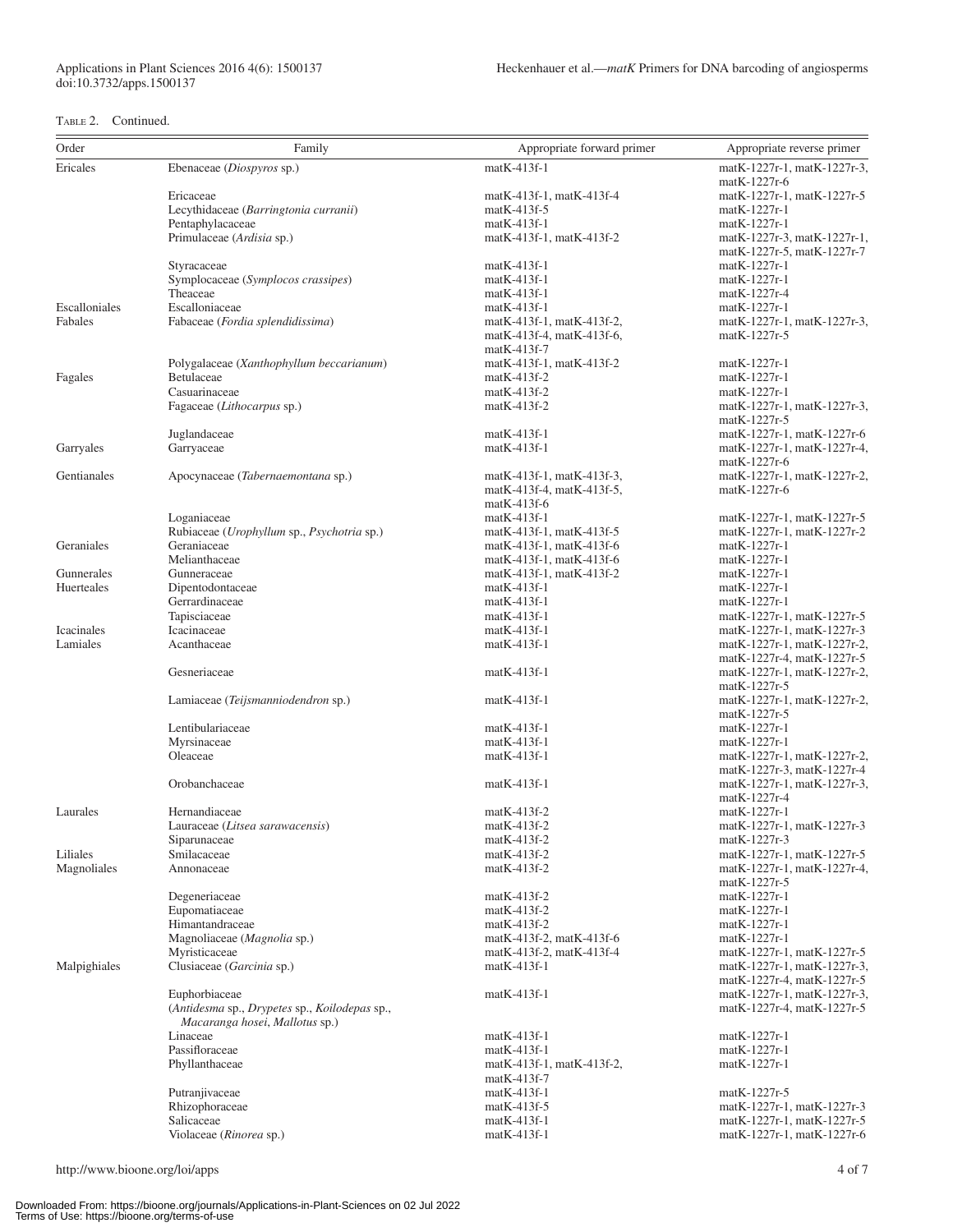### TABLE 2. Continued.

| Order           | Family                                                       | Appropriate forward primer | Appropriate reverse primer                  |
|-----------------|--------------------------------------------------------------|----------------------------|---------------------------------------------|
| Malvales        |                                                              | $matK-413f-1$              | matK-1227r-1                                |
|                 | Elaeocarpaceae                                               |                            |                                             |
|                 | Malvaceae (Durio griffithii, Leptonychia sp., Sterculia sp.) | $matK-413f-1$              | $matK-1227r-1$                              |
| Myrtales        | Lythraceae                                                   | matK-413f-1, matK-413f-5   | matK-1227r-1, matK-1227r-3                  |
|                 | Melastomataceae                                              | $matK-413f-7$              | matK-1227r-1, matK-1227r-4                  |
|                 | Myrtaceae (Syzygium sp.)                                     | matK-413f-1, matL-413f-4,  | matK-1227r-1, matK-1227r-3,                 |
|                 |                                                              | $matK-413f-6$              | matK-1227r-4, matK-1227r-5                  |
|                 | Onagraceae                                                   | $matK-413f-3$              | matK-1227r-1                                |
| Oxalidales      | <b>Brunelliaceae</b>                                         | $matK-413f-1$              |                                             |
|                 | Cunoniaceae                                                  | $matK-413f-1$              | matK-1227r-1                                |
|                 | Huaceae                                                      | $matK-413f-6$              | matK-1227r-1                                |
| Pandanales      | Cyclanthaceae                                                | $matK-413f-2$              | matK-1227r-1                                |
|                 | Pandanaceae                                                  | $matK-413f-2$              | matK-1227r-1                                |
| Paracryphiales  | Paracryphiaceae                                              | $matK-413f-1$              | matK-1227r-1                                |
| Piperales       | Aristolochiaceae                                             | $matK-413f-2$              | matK-1227r-1, matK-1227r-5                  |
|                 | Piperaceae                                                   | $matK-413f-2$              | matK-1227r-3                                |
|                 | Saururaceae                                                  | matK-413f-2                | matK-1227r-1                                |
| Poales          | Bromeliaceae (Tillandsia cf. caloura)                        | matK-413f-2, matK-413f-6   | matK-1227r-1, matK-1227r-3                  |
|                 | Typhaceae                                                    | $matK-413f-2$              | matK-1227r-1, matK-1227r-3                  |
| Proteales       | Nelumbonaceae                                                | $matK-413f-1$              | matK-1227r-1                                |
|                 | Platanaceae                                                  | $matK-413f-1$              | matK-1227r-1                                |
|                 | Proteaceae                                                   | matK-413f-1, matK-413f-2,  | matK-1227r-1, matK-1227r-3,                 |
|                 |                                                              | $matK-413f-3$              | matK-1227r-4, matK-1227r-5                  |
| Ranunculales    | Berberidaceae                                                | matK-413f-3                | matK-1227r-1                                |
|                 | Eupteleaceae                                                 | matK-413f-1, matK-413f-2   | matK-1227r-1                                |
|                 | Lardizabalaceae                                              | $matK-413f-1$              | matK-1227r-1, matK-1227r-5                  |
|                 | Papaveraceae                                                 | matK-413f-1, matK-413f-2,  | matK-1227r-1, matK-1227r-3,                 |
|                 |                                                              | matK-413f-3, matK-413f-5   | matK-1227r-5                                |
|                 | Ranunculaceae                                                | $matK-413f-4$              | matK-1227r-1, matK-1227r-6,                 |
|                 |                                                              |                            | matK-1227r-4, matK-1227r-5                  |
| Rosales         | Cannabaceae (Gironniera nervosa)                             | matK-413f-1, matK-413f-3   | matK-1227r-1, matK-1227r-3                  |
|                 | Moraceae (Artocarpus elasticus)                              | $matK-413f-1$              | matK-1227r-3                                |
|                 | Rhamnaceae (Ziziphus angustifolius)                          | matK-413f-1, matK-413f-7   | matK-1227r-1, matK-1227r-3                  |
|                 | Rosaceae                                                     | matK-413f-1, matK-413f-2,  | matK-1227r-1, matK-1227r-3,                 |
|                 |                                                              | $matK-413f-6$              | matK-1227r-4, matK-1227r-5                  |
|                 | Ulmaceae                                                     | $matK-413f-1$              | matK-1227r-3                                |
|                 | Urticaceae                                                   | $matK-413f-1$              | matK-1227r-3                                |
| Sabilales       | Sabiaceae (Meliosma sumatrana)                               | matK-413f-1, matK-413f-2   | matK-1227r-1, matK-1227r-4                  |
| Santalales      | Loranthaceae                                                 | $matK-413f-4$              | matK-1227r-1, matK-1227r-4                  |
|                 | Opiliaceae                                                   | matK-413f-1, matK-413f-2   | matK-1227r-1                                |
|                 | Santalaceae                                                  | matK-413f-1, matK-413f-2   | matK-1227r-1, matK-1227r-5                  |
|                 | Schoepfiaceae                                                | $matK-413f-1$              | matK-1227r-1, matK-1227r-4                  |
| Sapindales      | Meliaceae (Aglaia sp.)                                       | matK-413f-1, matK-413f-7   | matK-1227r-1, matK-1227r-5                  |
|                 | Rutaceae (Glycosmis macrantha)                               | $matK-413f-1$              | matK-1227r-1, matK-1227r-6,                 |
|                 |                                                              |                            | matK-1227r-5                                |
|                 | Sapindaceae (Lepisanthes sp.)                                | $matK-413f-4$              | matK-1227r-1, matK-1227r-3,                 |
|                 |                                                              |                            | matK-1227r-5                                |
| Saxifragales    | Cercidiphyllaceae                                            | matK-413f-1, matK-413f-7   | matK-1227r-1                                |
|                 | Haloragaceae                                                 | matK-413f-1                | matK-1227r-1                                |
|                 | Hamamelidaceae                                               | matK-413f-1, matK-413f-5   | matK-1227r-1                                |
|                 | Paeoniaceae                                                  | $matK-413f-1$              | matK-1227r-1                                |
|                 | Saxifragaceae                                                | matK-413f-1, matK-413f-4,  | matK-1227r-1                                |
|                 |                                                              | $matK-413f-5$              |                                             |
| Solanales       | Montiniaceae                                                 | $matK-413f-1$              | matK-1227r-1                                |
|                 | Solanaceae                                                   | matK-413f-1, matK-413f-3   | matK-1227r-3                                |
| Trochodendrales | Trochodendraceae                                             | matK-413f-1, matK-413f-6   | matK-1227r-1                                |
| Vitales         | Vitaceae                                                     | $matK-413f-1$              | matK-1227r-1, matk-1227r-2,<br>matK-1227r-5 |

aSpecies/genera in parentheses were successfully amplified in the family using the primer cocktail C\_MATK\_F/C\_MATK\_R.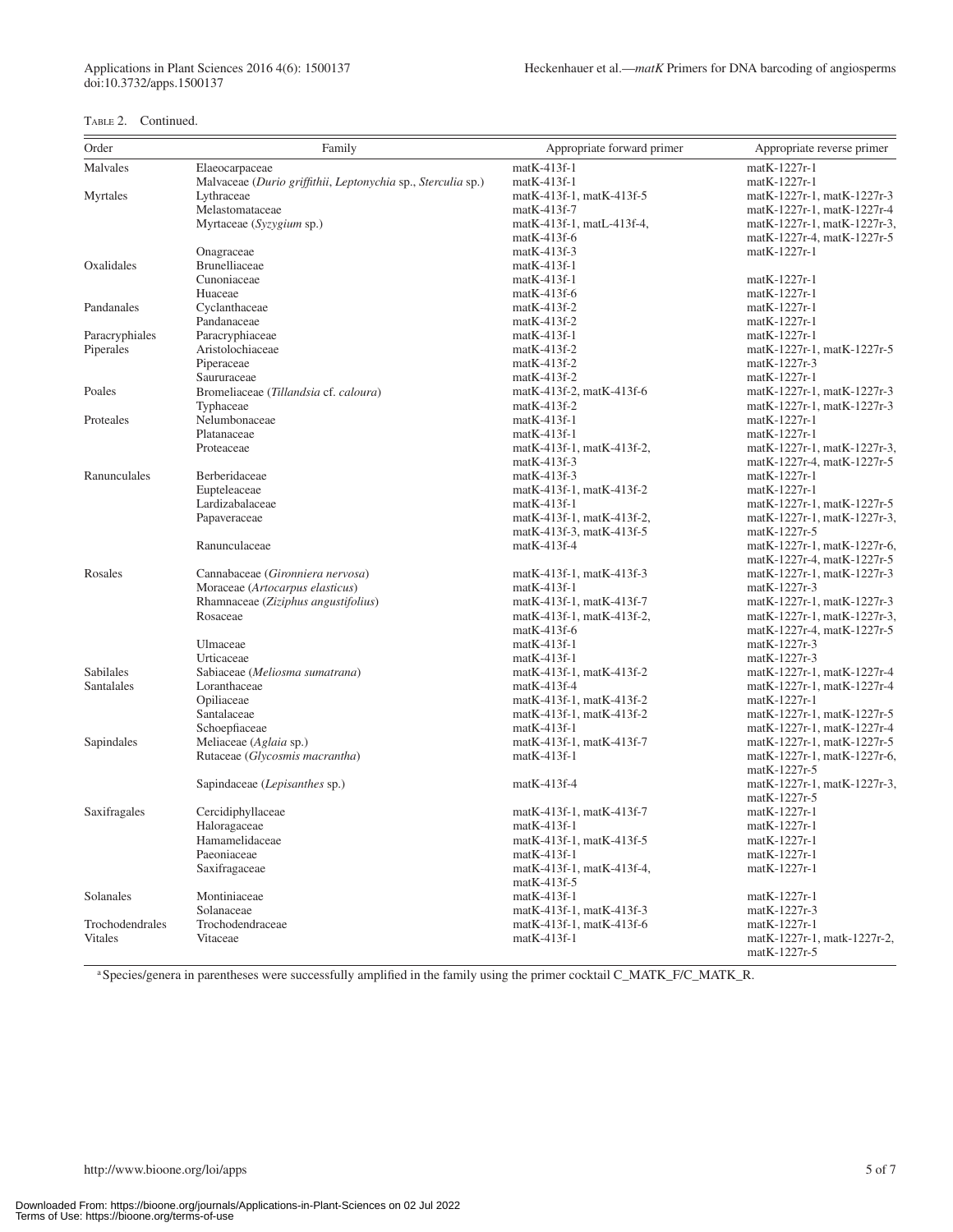#### TABLE 3. Taxa used for primer testing.

| No. <sup>a</sup>            | Order: Family                   | Species                                        | GenBank accession no. |
|-----------------------------|---------------------------------|------------------------------------------------|-----------------------|
| 1                           | Laurales: Lauraceae             | Litsea sarawacensis Gamble                     | KU519656              |
| $\overline{c}$              | Malphigiales: Euphorbiaceae     | Antidesma L.                                   | KU519677              |
| $\ensuremath{\mathfrak{Z}}$ | Magnoliales: Myristicaceae      | Knema Lour.                                    | KU519655              |
| 4                           | Asparagales: Orchidaceae        | Polystachya humbertii H. Perrier*              | KU519659              |
| 5                           | Arecales: Arecaceae             | Arecaceae Bercht. & J. Presl                   | KU519652              |
| 6                           | Poales: Bromeliaceae            | Tillandsia cf. caloura Harms*                  | KU519653              |
| $\boldsymbol{7}$            | Dilleniales: Dilleniaceae       | Dillenia suffruticosa Martelli                 | KU519692              |
| $\,$ $\,$                   | Malpighiales: Achariaceae       | Hydnocarpus borneensis Sleumer                 | KU519671              |
| 9                           | Malpighiales: Calophyllaceae    | Kayea oblongifolia Ridl.                       | KU519679              |
| 10                          | Malpighiales: Euphorbiaceae     | Macaranga hosei King ex Hook. f.               | KU519674              |
| 11                          | Malpighiales: Euphorbiaceae     | Koilodepas Hassk.                              | KU519675              |
| 12                          | Malpighiales: Pandaceae         | Galearia fulva Miq.                            | KU519670              |
| 13                          | Gentianales: Apocynaceae        | Tabernaemontana L.                             | KU519697              |
| 14                          | Malpighiales: Violaceae         | Rinorea Aubl.                                  | KU519676              |
| 15                          | Malpighiales: Clusiaceae        | Garcinia L.                                    | KU519698              |
| 16                          | Malpighiales: Euphorbiaceae     | Drypetes Vahl                                  | KU519669              |
| 17                          | Malpighiales: Ctenolophonaceae  | Ctenolophon parvifolius Oliv.                  | KU519672              |
| 18                          | Fabales: Fabaceae               | Fordia splendidissima (Blume ex Miq.) Buijsen  | KU519701              |
| 19                          | Fabales: Polygalaceae           | Xanthophyllum beccarianum Chodat               | KU519700              |
| 20                          | Rosales: Cannabaceae            | Gironniera nervosa Planch.                     | KU519681              |
| 21                          | Rosales: Moraceae               | Artocarpus elasticus Reinw.                    | KU519682              |
| 22                          | Rosales: Chrysobalanaceae       | Atuna racemosa Raf.                            | KU519699              |
| 23                          | Rosales: Rhamnaceae             | Ziziphus angustifolia (Miq.) Hatus. ex Steenis | KU519680              |
| 24                          | Curcurbitales: Anisophyllaceae  | Anisophyllea R. Br. ex Sabine                  | KU519651              |
| 25                          | Fagales: Fagaceae               | Lithocarpus Blume                              | KU519693              |
| 26                          | Sapindales: Anacardiaceae       | Gluta laxiflora Ridl.                          | KU519684              |
| 27                          | Sapindales: Meliaceae           | Aglaia F. Allam.                               | KU519686              |
| 28                          | Sapindales: Sapindaceae         | Lepisanthes Blume                              | KU519685              |
| 29                          | Sapindales: Rutaceae            | Glycosmis Corrêa                               | KU519687              |
| 30, 31                      | Malvales: Dipterocarpaceae      | Dipterocarpus palembanicus Slooten             | KU519691              |
| 32                          | Malvales: Cistaceae             | Helianthemum obscurum Pers.*                   | KU519702              |
| 33                          | Malvales: Malvaceae             | Leptonychia Turcz.                             | KU519688              |
| 34                          | Malvales: Malvaceae             | Durio griffithii Bakh.                         | KU519689              |
| 35                          | Malvales: Malvaceae             | Sterculia L.                                   | KU519690              |
| 36                          | Cornales: Cornaceae             | Alangium cf. javanicum (Blume) Wangerin        | KU519664              |
| 37                          | Cornales: Cornaceae             | Mastixia Blume                                 | KU519663              |
| 38                          | Sapindales: Anacardiaceae       | Saurauia Willd.                                | KU519661              |
| 39                          | Ericales: Ebenaceae             | Diospyros L.                                   | KU519660              |
| 40                          | Ericales: Lecythidaceae         | Barringtonia curranii Merr.                    | KU519662              |
| 41                          | Ericales: Primulaceae           | Ardisia Sw.                                    | KU519667              |
| 42                          | Ericales: Symplocaceae          | Symplocos crassipes C. B. Clarke               | KU519658              |
| 43                          | Gentianales: Rubiaceae          | Urophyllum Jack ex Wall.                       | KU519696              |
| 44                          | Solanales: Convolvulaceae       | Erycibe cf. glomerata Blume                    | KU519694              |
| 45                          | Gentianales: Rubiaceae          | Psychotria L.                                  | KU519695              |
| 46                          | Magnoliales: Magnoliaceae       | Magnolia L.                                    | KU519654              |
| 47                          | Myrtales: Myrtaceae             | Syzygium P. Browne ex Gaertn.                  | KU519678              |
| 48                          | Sabiales: Sabiaceae             | Meliosma sumatrana (Jack) Walp.                | KU519657              |
| 49                          | Malpighiales: Euphorbiaceae     | Mallotus Lour.                                 | KU519673              |
| 50                          | Lamiales: Lamiaceae             | Teijsmanniodendron Koord.                      | KU519668              |
| 51                          | Santalales: Olacaceae           | Strombosia ceylanica Gardner                   | KU519665              |
| 52                          | Aquifoliales: Cardiopteridaceae | Gonocaryum minus Sleumer                       | KU519666              |
| 53                          | Sapindales: Burseraceae         | Dacryodes excelsa Vahl                         | KU519683              |
| 54                          | Asterales: Asteraceae           | Leontodon hispidus L.*                         | KU519703              |

\*Species not found in Southeast Asia.

<sup>a</sup>Number according to Fig. 1.